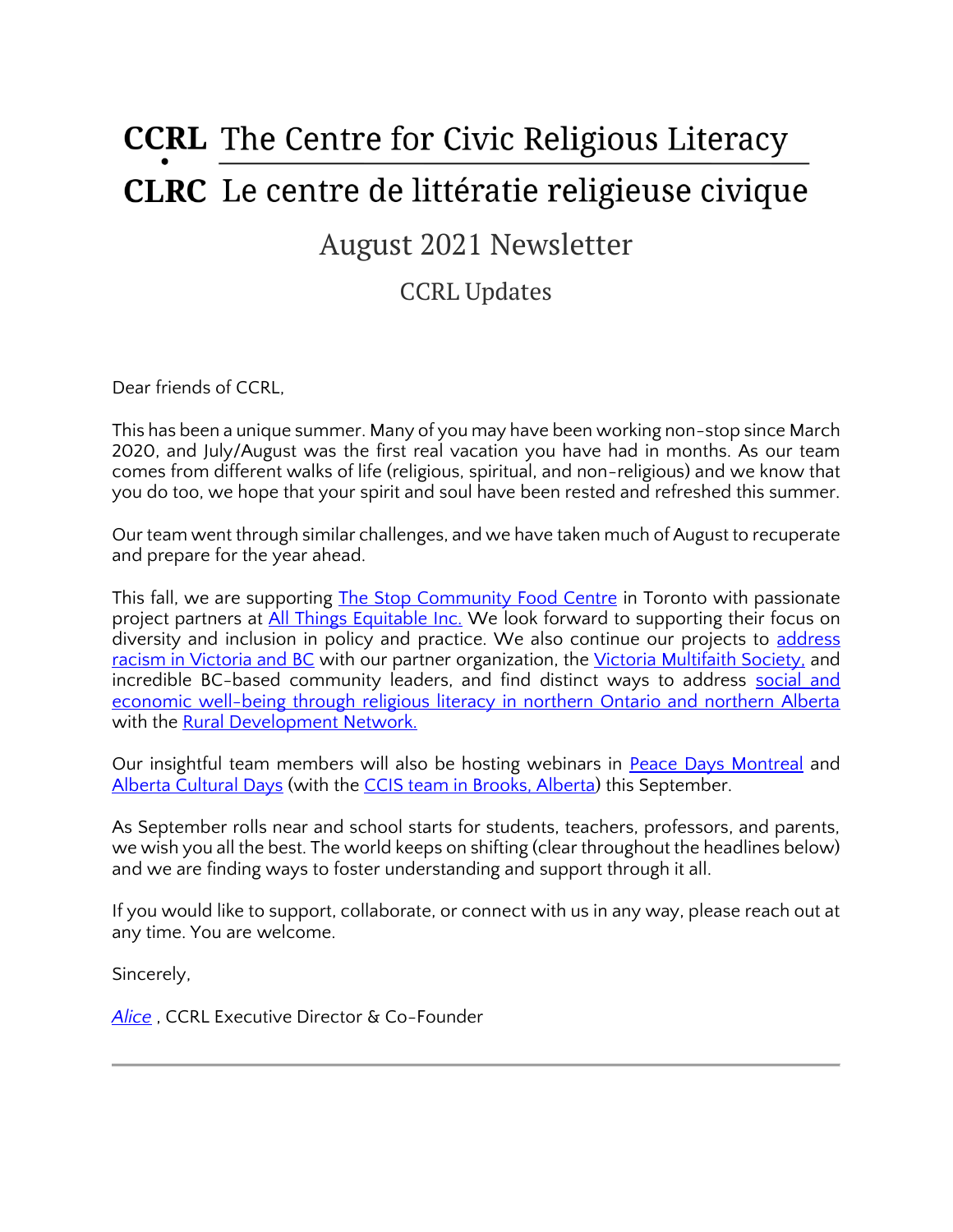# The Pulse



Patricia Zastre said she's learning more about her Indigenous spirituality through gardening as well, and preforming ceremonies relating to the moon for her garden. (Heidi Atter/CBC)

(Upcoming newsletters will feature an image from a headline below. More info about the image above here: [Regina inner city community garden program expands to homes, helps](https://www.cbc.ca/news/canada/saskatchewan/community-garden-program-expansion-1.6133554)  [fight for food security C](https://www.cbc.ca/news/canada/saskatchewan/community-garden-program-expansion-1.6133554)BC Saskatchewan)

### *How does belief (religious or not) inform life and society in Canada today?*

Here are some headlines that show how religious, spiritual, and non-religious perspectives remain part of our daily lives and society. They show the struggles, virtues, and influence of Canadians in local and global communities. Some are one-on-one interactions while others are systemic, good and bad.

*Follow our Twitter, Instagram, and LinkedIn accounts for headlines on a regular basis. Note, these headlines do not indicate endorsement but are shared for the purpose of awareness and understanding.* 

### **Canada:**

- [Why more boomers are turning to spirituality in retirement](https://www.theglobeandmail.com/life/article-why-more-boomers-are-turning-to-spirituality-in-retirement/) *The Globe & Mail*
- [Companies are implementing vaccine mandates. Can employees reject them?](https://www.cbc.ca/news/canada/vaccination-mandates-employees-rights-1.6142584) *CBC News*
- People who feel more connected to the natural world are more likely to support [reconciliation](https://www.halifaxtoday.ca/local-news/people-who-feel-more-connected-to-the-natural-world-are-more-likely-to-support-reconciliation-4240929) *Halifax Today*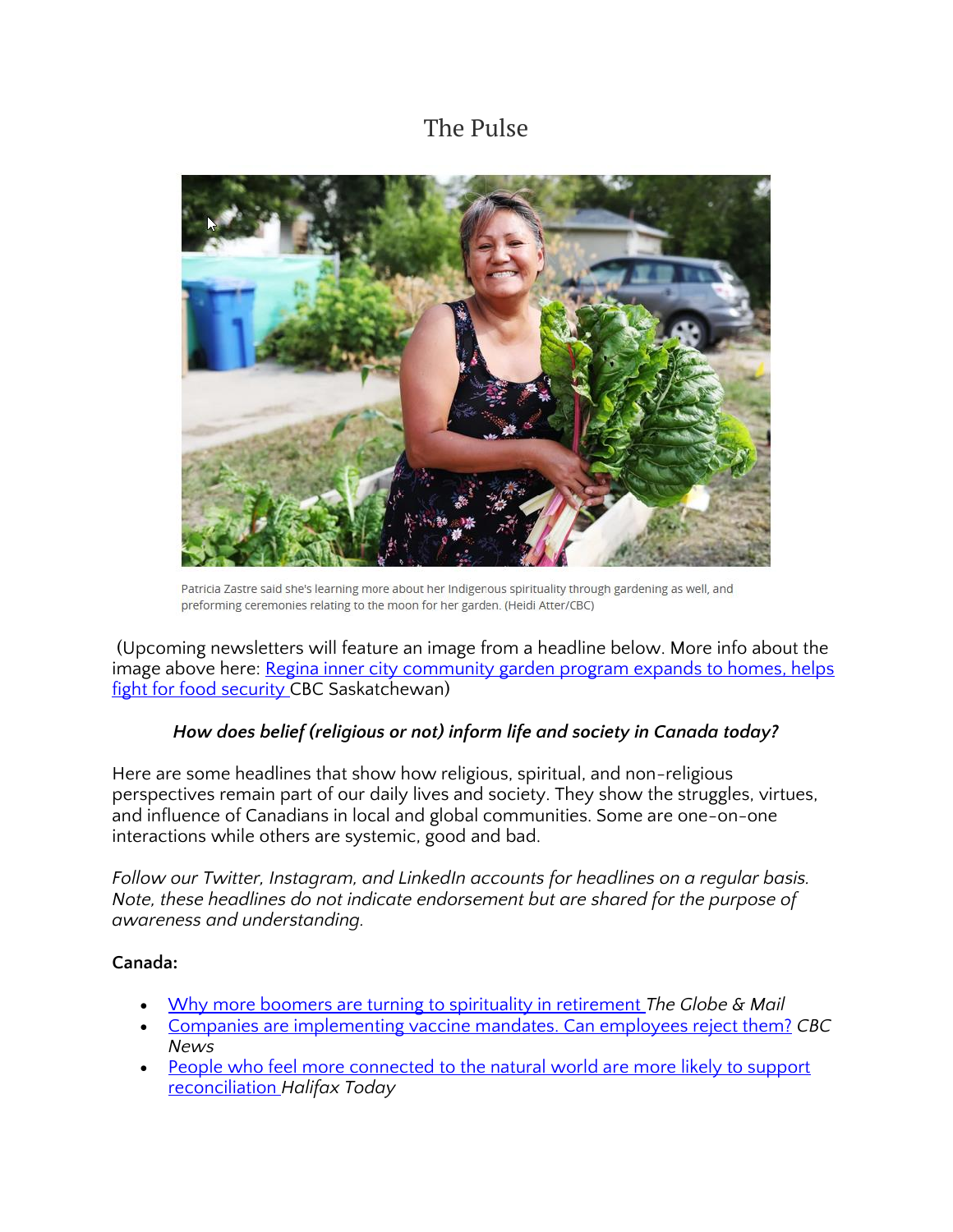• I'm pro-[choice,' O'Toole says as abortion issue emerges on the campaign trail](https://www.cbc.ca/news/politics/erin-otoole-pro-choice-conscience-rights-1.6146200) *CBC News*

## **Territories:**

- [Inuit Elder Remembers His First Day at Residential School: 'I Was Kidnapped'](https://www.insideedition.com/inuit-elder-remembers-his-first-day-at-residential-school-i-was-kidnapped-68723) *Inside Edition*
- [Memories of Ava](https://nunatsiaq.com/stories/article/memories-of-ava/) *Nunatsiaq News*
- [Cycling4Water biking 8500 kms to raise money for wells in Africa](https://www.whitehorsestar.com/Sports/cycling4water-biking-8500-kms-to-raise-money-for-wells-in-africa) *Whitehorse Daily Star*

## **British Columbia:**

- [Sikh and Hindu adherents take refuge in Kabul gurdwara as Taliban takeover](https://www.cbc.ca/news/canada/british-columbia/sikh-hindu-afghanistan-1.6146613)  [creates uncertainty](https://www.cbc.ca/news/canada/british-columbia/sikh-hindu-afghanistan-1.6146613) *CBC British Columbia*
- Bhangra sensation Gurdeep Pandher set to take stage on Vancouver Island *Vancouver Sun*
- B.C. artist's memoir illustrates his experiences of homelessness and addiction [and his way out](https://www.cbc.ca/news/canada/british-columbia/homelessness-addiction-graphic-memoir-1.6117448) *CBC British Columbia*

# **Alberta:**

- [Indigenous cultural space opens at Calgary addictions recovery centre](https://www.cbc.ca/news/canada/calgary/simon-house-calgary-indigenous-1.6147791) *CBC Calgary*
- A Friendship Centre for Whitecourt is that much closer to reality thanks to a new [Whitecourtian](https://www.thestar.com/news/canada/2021/08/22/a-friendship-centre-for-whitecourt-is-that-much-closer-to-reality-thanks-to-a-new-whitecourtian.html) *Toronto Star*
- Edmonton's anti-harassment bylaw won't stop hate despite good intentions: [advocates, police](https://edmontonjournal.com/news/local-news/edmontons-anti-harassment-bylaw-wont-stop-hate-despite-good-intentions-advocates-police) *Edmonton Journal*

# **Prairies:**

- Regina inner city [community garden program expands to homes, helps fight for](https://www.cbc.ca/news/canada/saskatchewan/community-garden-program-expansion-1.6133554)  [food security](https://www.cbc.ca/news/canada/saskatchewan/community-garden-program-expansion-1.6133554) *CBC Saskatchewan*
- [Spirited life driven by quest for socio-economic justice in North](https://www.winnipegfreepress.com/local/faith-and-determination-575047682.html) *Winnipeg Free Press*
- [Marin doctor's debut novel is about a Jewish girl in Manitoba \(just like she was\)](https://www.jweekly.com/2021/08/23/marin-doctors-debut-novel-is-about-a-jewish-girl-in-manitoba-just-like-she-was/) *The Jewish News of Northern California*

# **Ontario:**

- [Police investigate mosque vandalized in Scarborough, multiple break-ins](https://toronto.ctvnews.ca/mobile/police-investigate-mosque-vandalized-in-scarborough-multiple-break-ins-1.5557091) *CTV News*
- Ontario pastor fired after coming out as transgender files lawsuit against Baptist [church](https://www.citynews1130.com/2021/08/11/pastor-fired-transgender-lorne-park-baptist-church/) *News 1130*
- [An in-depth look at hate crimes in Durham Region](https://www.durhamradionews.com/archives/143821) *DurhamRadioNews.com*

# **Quebec:**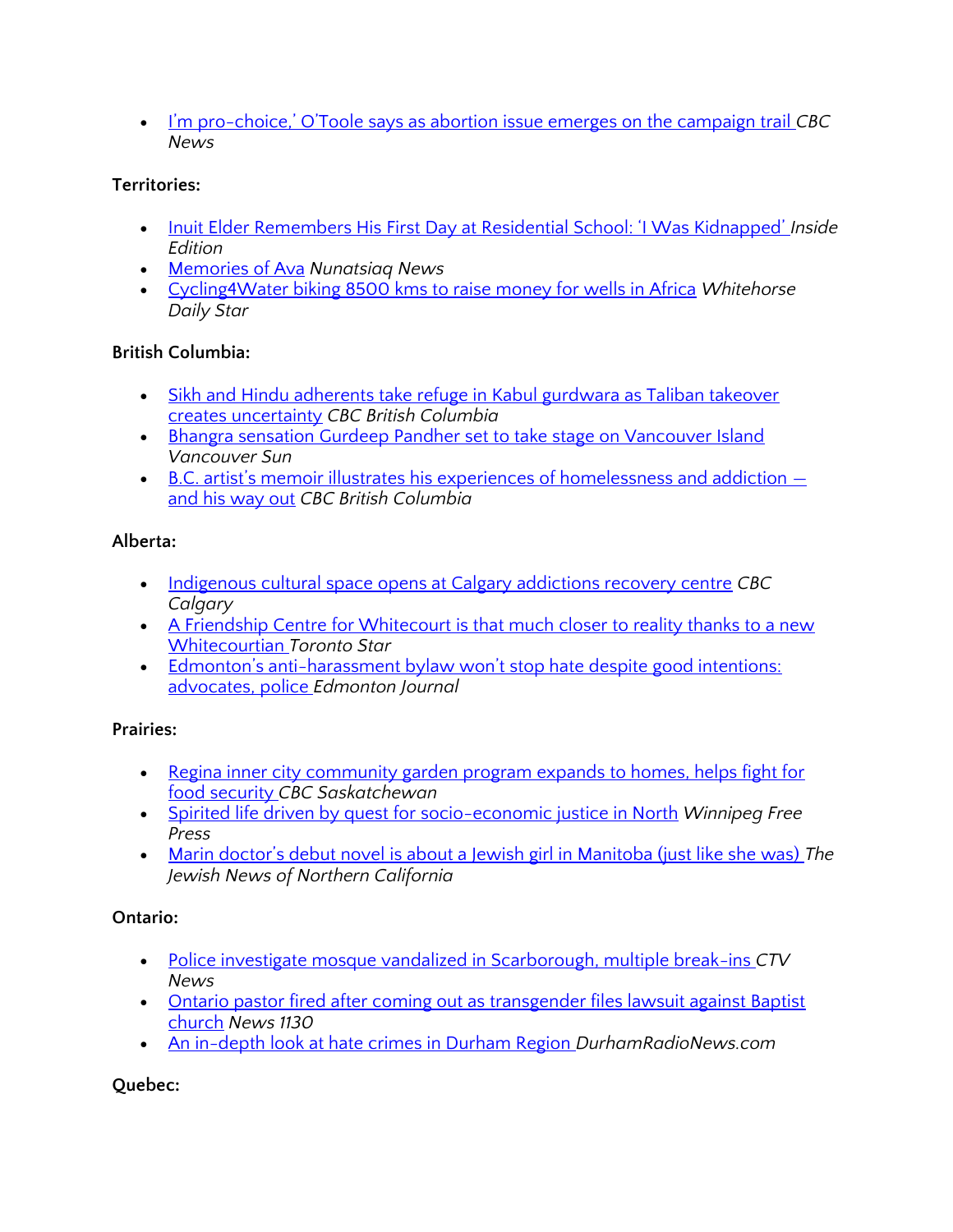- [Opinion : Le Canada est-il vraiment inclusif?](https://www.ledevoir.com/opinion/idees/621783/diversite-le-canada-est-il-vraiment-inclusif) *Le Devoir*
- [Droits humains et droits des Peuples autochtones : au cœu](https://www.lesoleil.com/opinions/point-de-vue/droits-humains-et-droits-des-peuples-autochtones--au-cur-des-luttes-contre-les-changements-climatiques-8e578da3b3932336f375119002e34ccd)r des luttes contre les [changements climatiques](https://www.lesoleil.com/opinions/point-de-vue/droits-humains-et-droits-des-peuples-autochtones--au-cur-des-luttes-contre-les-changements-climatiques-8e578da3b3932336f375119002e34ccd) *Le Soleil*
- [Élections fédérales 2021 : Quels engagements en matière de laïcité ?](https://www.lapresse.ca/debats/opinions/2021-08-24/elections-federales-2021/quels-engagements-en-matiere-de-laicite.php) *La Presse*

#### **Atlantic Provinces:**

- [Meet some of the most honoured members of First Nations communities](https://www.cbc.ca/news/canada/new-brunswick/community/meet-some-of-the-most-honoured-members-of-first-nations-communities-1.6146382) *CBC New Brunswick*
- [Nova Scotia farmhouse becomes a fault line in Buddhist group's feud over sexual](https://www.theglobeandmail.com/canada/article-nova-scotia-farmhouse-becomes-a-fault-line-in-buddhist-groups-feud/)[misconduct scandal](https://www.theglobeandmail.com/canada/article-nova-scotia-farmhouse-becomes-a-fault-line-in-buddhist-groups-feud/) *The Globe & Mail*
- [Cricket growing in popularity on P.E.I., team takes home first Maritime Cup](https://www.cbc.ca/news/canada/prince-edward-island/pei-cricket-growing-champions-july-2021-1.6116824) *CBC PEI*

#### **International:**

- [Job seeking is the religious pilgrimage of the 21st century](https://theconversation.com/job-seeking-is-the-religious-pilgrimage-of-the-21st-century-166227) *The Conversation*
- [How Orthodox Jews became a streaming-TV hit](https://religionnews.com/2021/08/20/how-orthodox-jews-became-a-streaming-tv-hit/) *Religion News Service*
- [There's a religious revival going on in China un](https://theconversation.com/theres-a-religious-revival-going-on-in-china-under-the-constant-watch-of-the-communist-party-164211)der the constant watch of the [Communist Party](https://theconversation.com/theres-a-religious-revival-going-on-in-china-under-the-constant-watch-of-the-communist-party-164211) *The Conversation*
- Opinion: [Is the Taliban's treatment of women really inspired by Sharia?](https://www.aljazeera.com/opinions/2021/8/22/is-the-talibans-treatment-of-women-really-inspired-by-sharia) *Al Jazeera*
- [Understanding Religious Literacy Content Creators and Providers in Education,](https://www.aspeninstitute.org/publications/understanding-religious-literacy-content-creators-and-providers-in-education-journalism-and-new-media-a-report-for-the-arthur-vining-davis-foundation/)  [Journalism, and New Media: A Report for the Arthur Vining Davis Foundation](https://www.aspeninstitute.org/publications/understanding-religious-literacy-content-creators-and-providers-in-education-journalism-and-new-media-a-report-for-the-arthur-vining-davis-foundation/) *The Aspen Institute*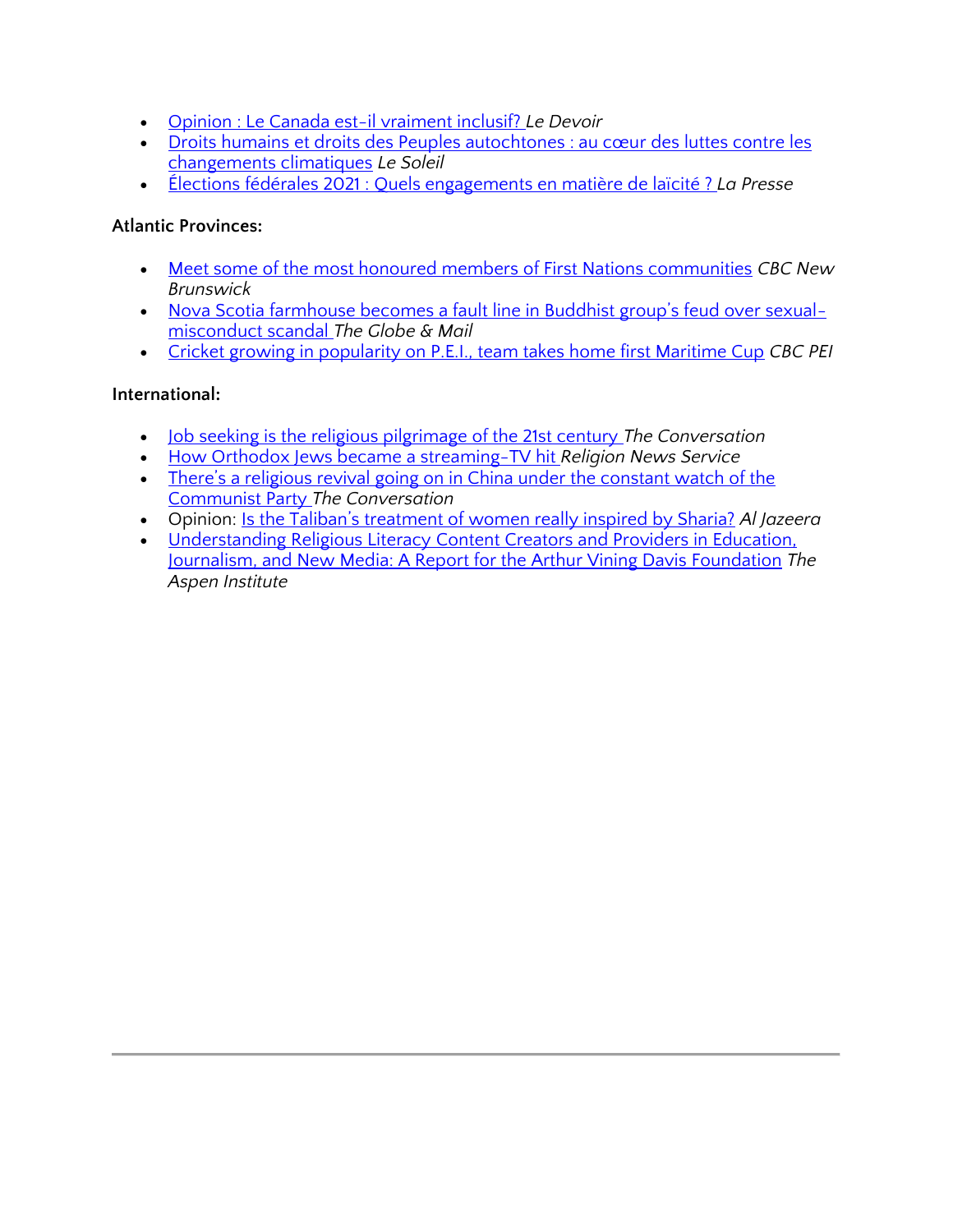

# Religious Literacy Thought Corner

Every issue, this section will focus on one specific aspect of society or identity. Using religious literacy skills and framework, our team will briefly prompt how to identify and perceive the influence of religion, spirituality, and non-religious belief in our lives and world.



*This August, we have decided to take a break from the thought corner, but we will be back in October. We look forward to sharing some thoughts with you then!*